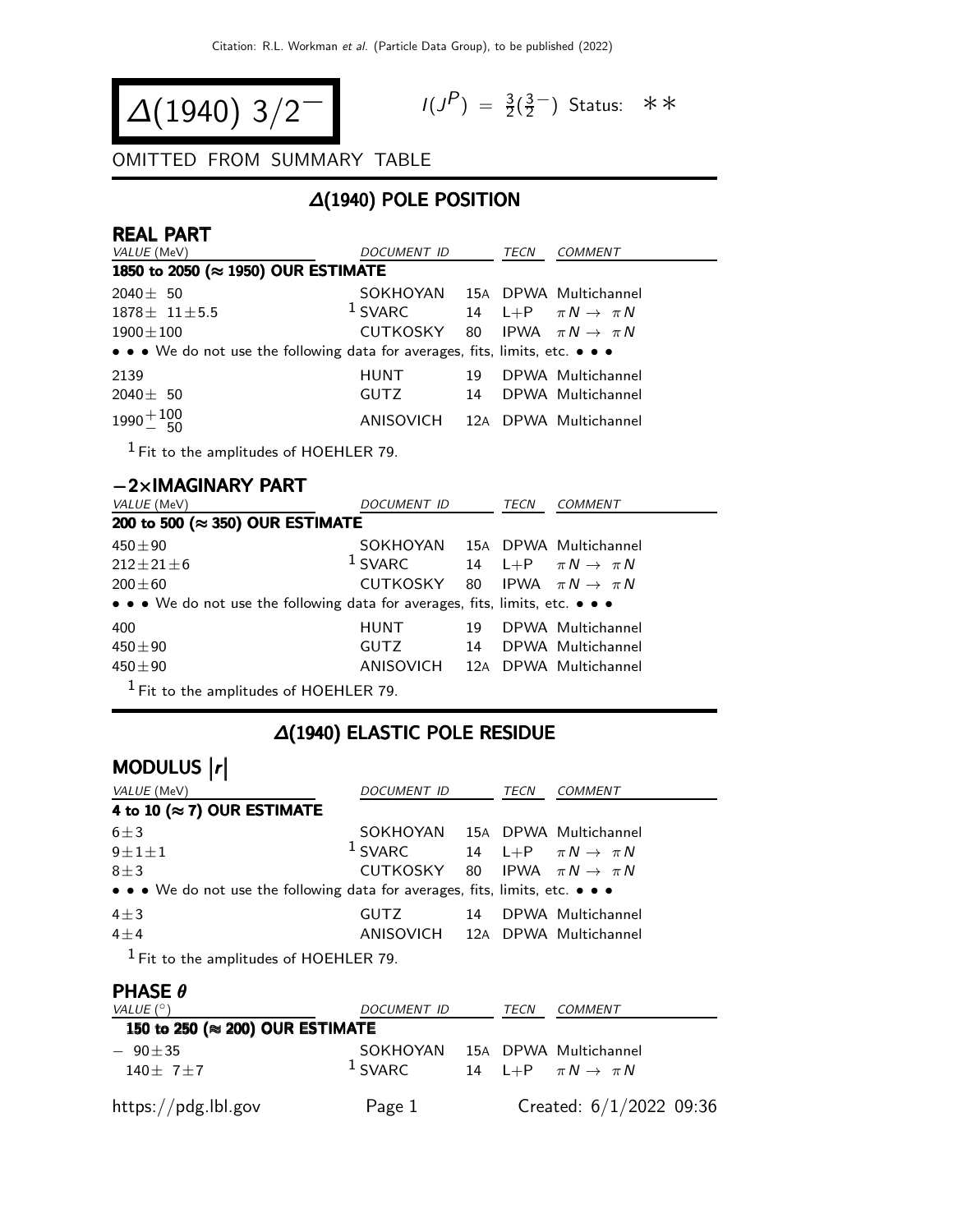Citation: R.L. Workman et al. (Particle Data Group), to be published (2022)

| $135 + 45$                                                                                                            | CUTKOSKY |  | 80 IPWA $\pi N \rightarrow \pi N$ |
|-----------------------------------------------------------------------------------------------------------------------|----------|--|-----------------------------------|
| $\bullet \bullet \bullet$ We do not use the following data for averages, fits, limits, etc. $\bullet \bullet \bullet$ |          |  |                                   |
| $-50+35$                                                                                                              | GUTZ.    |  | 14 DPWA Multichannel              |

1 Fit to the amplitudes of HOEHLER 79.

#### ∆(1940) INELASTIC POLE RESIDUE

The "normalized residue" is the residue divided by  $\Gamma_{pole}/2$ .

|                              |                              | Normalized residue in $N\pi \to \Delta(1940) \to \Delta(1232)\eta$         |             |                |
|------------------------------|------------------------------|----------------------------------------------------------------------------|-------------|----------------|
| <b>MODULUS</b>               | PHASE $(°)$                  | <b>DOCUMENT ID</b>                                                         | <b>TECN</b> | COMMENT        |
| $<$ 0.01 $\,$                | undefined                    | GUTZ 14 DPWA Multichannel                                                  |             |                |
|                              |                              | Normalized residue in $N\pi \to \Delta(1940) \to N(1535)\pi$               |             |                |
| <b>MODULUS</b>               | PHASE (° )                   | DOCUMENT ID TECN                                                           |             | COMMENT        |
| $<$ 0.03                     | undefined                    | GUTZ 14 DPWA Multichannel                                                  |             |                |
|                              |                              | Normalized residue in $N\pi \to \Delta(1940) \to \Delta(1232)\pi$ , S-wave |             |                |
| MODULUS                      | PHASE $(^\circ)$             | DOCUMENT ID TECN                                                           |             | <b>COMMENT</b> |
| $0.12 \pm 0.06$ $120 \pm 45$ |                              | SOKHOYAN 15A DPWA Multichannel                                             |             |                |
|                              |                              | Normalized residue in $N\pi \to \Delta(1940) \to \Delta(1232)\pi$ , D-wave |             |                |
| <i>MODULUS</i>               | PHASE (° )                   | DOCUMENT ID TECN                                                           |             | <b>COMMENT</b> |
|                              | $0.06 \pm 0.04$ $-80 \pm 35$ | SOKHOYAN 15A DPWA Multichannel                                             |             |                |

#### ∆(1940) BREIT-WIGNER MASS

| VALUE (MeV)                                                                   | DOCUMENT ID                                |    | TECN | COMMENT              |
|-------------------------------------------------------------------------------|--------------------------------------------|----|------|----------------------|
| 1940 to 2060 (≈ 2000) OUR ESTIMATE                                            |                                            |    |      |                      |
| $2137 \pm 13$                                                                 | $1$ HUNT                                   | 19 |      | DPWA Multichannel    |
| $2050 \pm 40$                                                                 | SOKHOYAN 15A DPWA Multichannel             |    |      |                      |
| $1940\pm100$                                                                  | CUTKOSKY 80 IPWA $\pi N \rightarrow \pi N$ |    |      |                      |
| • • • We do not use the following data for averages, fits, limits, etc. • • • |                                            |    |      |                      |
| $2050 \pm 40$                                                                 | GUTZ                                       |    |      | 14 DPWA Multichannel |
| $1995 + {105 \over 60}$                                                       | ANISOVICH 12A DPWA Multichannel            |    |      |                      |
| <sup>1</sup> Statistical error only.                                          |                                            |    |      |                      |

# ∆(1940) BREIT-WIGNER WIDTH

| VALUE (MeV)                                                                   | DOCUMENT ID                                |    | TECN | COMMENT              |
|-------------------------------------------------------------------------------|--------------------------------------------|----|------|----------------------|
| 300 to 500 (≈ 400) OUR ESTIMATE                                               |                                            |    |      |                      |
| 400 $\pm$ 43                                                                  | $1$ HUNT                                   |    |      | 19 DPWA Multichannel |
| $450 + 70$                                                                    | SOKHOYAN 15A DPWA Multichannel             |    |      |                      |
| $200 + 100$                                                                   | CUTKOSKY 80 IPWA $\pi N \rightarrow \pi N$ |    |      |                      |
| • • • We do not use the following data for averages, fits, limits, etc. • • • |                                            |    |      |                      |
| $450 + 70$                                                                    | GUTZ                                       | 14 |      | DPWA Multichannel    |
| $450\pm100$                                                                   | ANISOVICH 12A DPWA Multichannel            |    |      |                      |
| <sup>1</sup> Statistical error only.                                          |                                            |    |      |                      |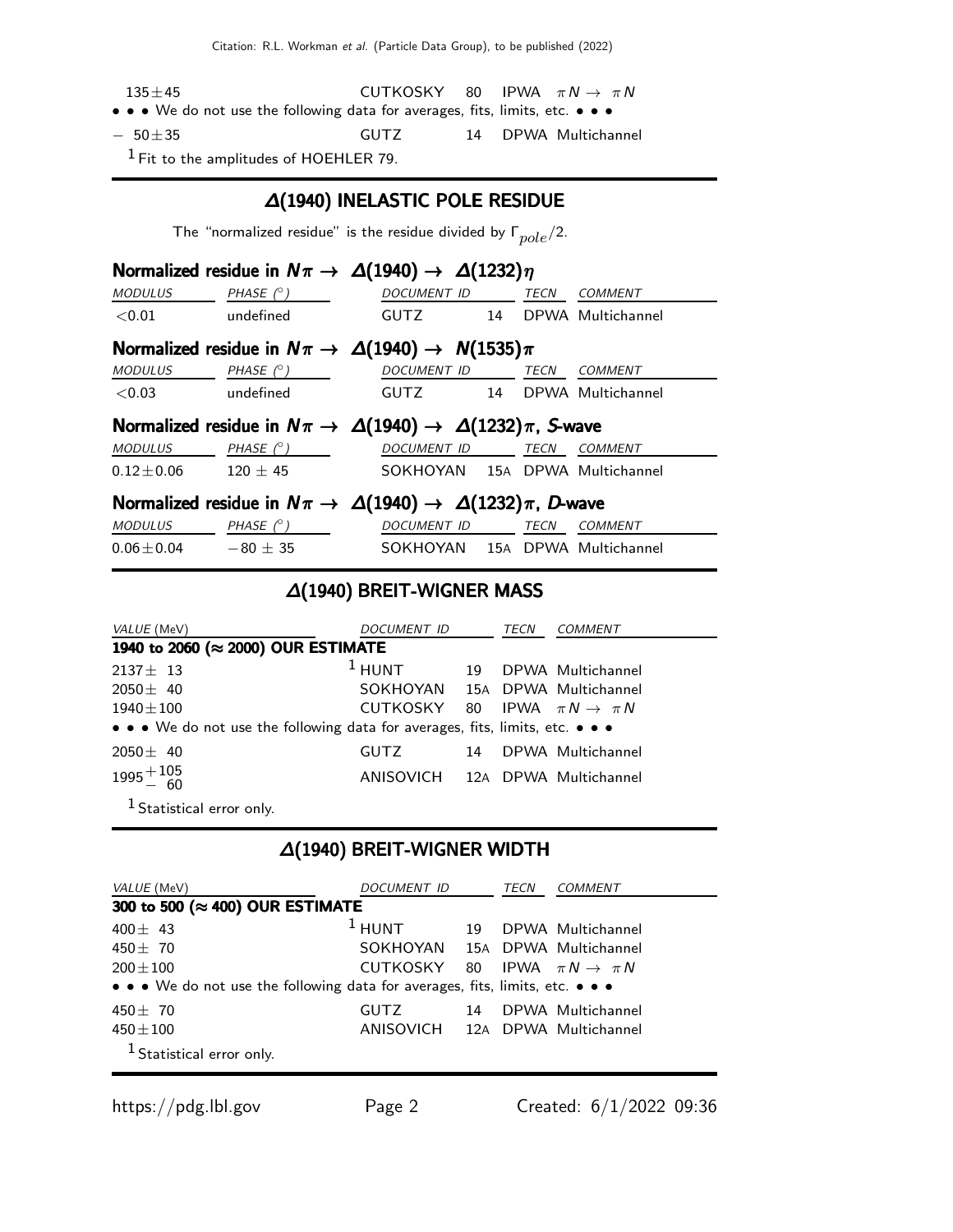|                       | Mode                       | Fraction $(\Gamma_i/\Gamma)$ |
|-----------------------|----------------------------|------------------------------|
| $\Gamma_1$            | $N\pi$                     | $1 - 20 \%$                  |
| $\Gamma_2$            | $N \pi \pi$                | $>81\%$                      |
| $\Gamma_3$            | $\Delta(1232)\pi$          | $6 - 85 \%$                  |
| $\Gamma_4$            | $\Delta(1232)\pi$ , S-wave | $1 - 65 \%$                  |
| $\Gamma_5$            | $\Delta(1232)\pi$ , D-wave | $5 - 20%$                    |
| $\Gamma_6$            | $N \rho$ , S=3/2, S-wave   | $75 - 85 \%$                 |
| $\Gamma_7$            | $N(1535)\pi$               | $2 - 14 \%$                  |
| $\Gamma_8$            | $N a_0(980)$               | seen                         |
| $\Gamma$ <sub>9</sub> | $\Delta(1232)\eta$         | $4 - 16 \%$                  |
| $\Gamma_{10}$         | $N\gamma$                  | $0.06 - 2.53 %$              |
| $\Gamma_{11}$         | $N\gamma$ , helicity=1/2   | $0.06 - 1.51 \%$             |
| $\Gamma_{12}$         | $N\gamma$ , helicity=3/2   | $0 - 1.02 \%$                |

### ∆(1940) DECAY MODES

# ∆(1940) BRANCHING RATIOS

| $\Gamma(N\pi)/\Gamma_{\rm total}$                                             |                    |     |             |                                | $\Gamma_1/\Gamma$ |
|-------------------------------------------------------------------------------|--------------------|-----|-------------|--------------------------------|-------------------|
| VALUE $(\%)$                                                                  | DOCUMENT ID        |     | <b>TECN</b> | <b>COMMENT</b>                 |                   |
| 1-20 % OUR ESTIMATE                                                           |                    |     |             |                                |                   |
| $16 \pm 4$                                                                    | $1$ HUNT           | 19  |             | DPWA Multichannel              |                   |
| $2 \pm 1$                                                                     | SOKHOYAN           | 15A |             | DPWA Multichannel              |                   |
| $5\pm2$                                                                       | CUTKOSKY           | 80  |             | IPWA $\pi N \rightarrow \pi N$ |                   |
| • • • We do not use the following data for averages, fits, limits, etc. • • • |                    |     |             |                                |                   |
| $2 \pm 1$                                                                     | <b>GUTZ</b>        | 14  |             | DPWA Multichannel              |                   |
| $1$ Statistical error only.                                                   |                    |     |             |                                |                   |
| $\Gamma(\Delta(1232)\pi, S$ -wave)/ $\Gamma_{total}$                          |                    |     |             |                                | $\Gamma_4/\Gamma$ |
| VALUE $(\%)$                                                                  | DOCUMENT ID        |     | <b>TECN</b> | <b>COMMENT</b>                 |                   |
| 1-65 % OUR ESTIMATE                                                           |                    |     |             |                                |                   |
| < 0.9                                                                         | $1$ HUNT           | 19  |             | DPWA Multichannel              |                   |
| 46 $\pm 20$                                                                   | SOKHOYAN           | 15A |             | DPWA Multichannel              |                   |
| <sup>1</sup> Statistical error only.                                          |                    |     |             |                                |                   |
| $\Gamma(\Delta(1232)\pi, D$ -wave)/ $\Gamma_{\text{total}}$                   |                    |     |             |                                | $\Gamma_5/\Gamma$ |
| VALUE (%)                                                                     | <b>DOCUMENT ID</b> |     | <b>TECN</b> | <b>COMMENT</b>                 |                   |
| 5-20 % OUR ESTIMATE                                                           |                    |     |             |                                |                   |
| < 6.3                                                                         | $^1$ HUNT          | 19  |             | DPWA Multichannel              |                   |
| 12 $\pm 7$                                                                    | SOKHOYAN           | 15A |             | DPWA Multichannel              |                   |
| $^1$ Statistical error only.                                                  |                    |     |             |                                |                   |
| $\Gamma(N\rho, S=3/2, S$ -wave)/ $\Gamma_{\text{total}}$                      |                    |     |             |                                | $\Gamma_6/\Gamma$ |
| VALUE(%)                                                                      | DOCUMENT ID        |     | <b>TECN</b> | COMMENT                        |                   |
| 75-85 % OUR ESTIMATE                                                          |                    |     |             |                                |                   |
| $80 + 5$                                                                      | $1$ HUNT           | 19  |             | DPWA Multichannel              |                   |
| <sup>1</sup> Statistical error only.                                          |                    |     |             |                                |                   |
| https://pdg.lbl.gov                                                           | Page 3             |     |             | Created: $6/1/2022$ 09:36      |                   |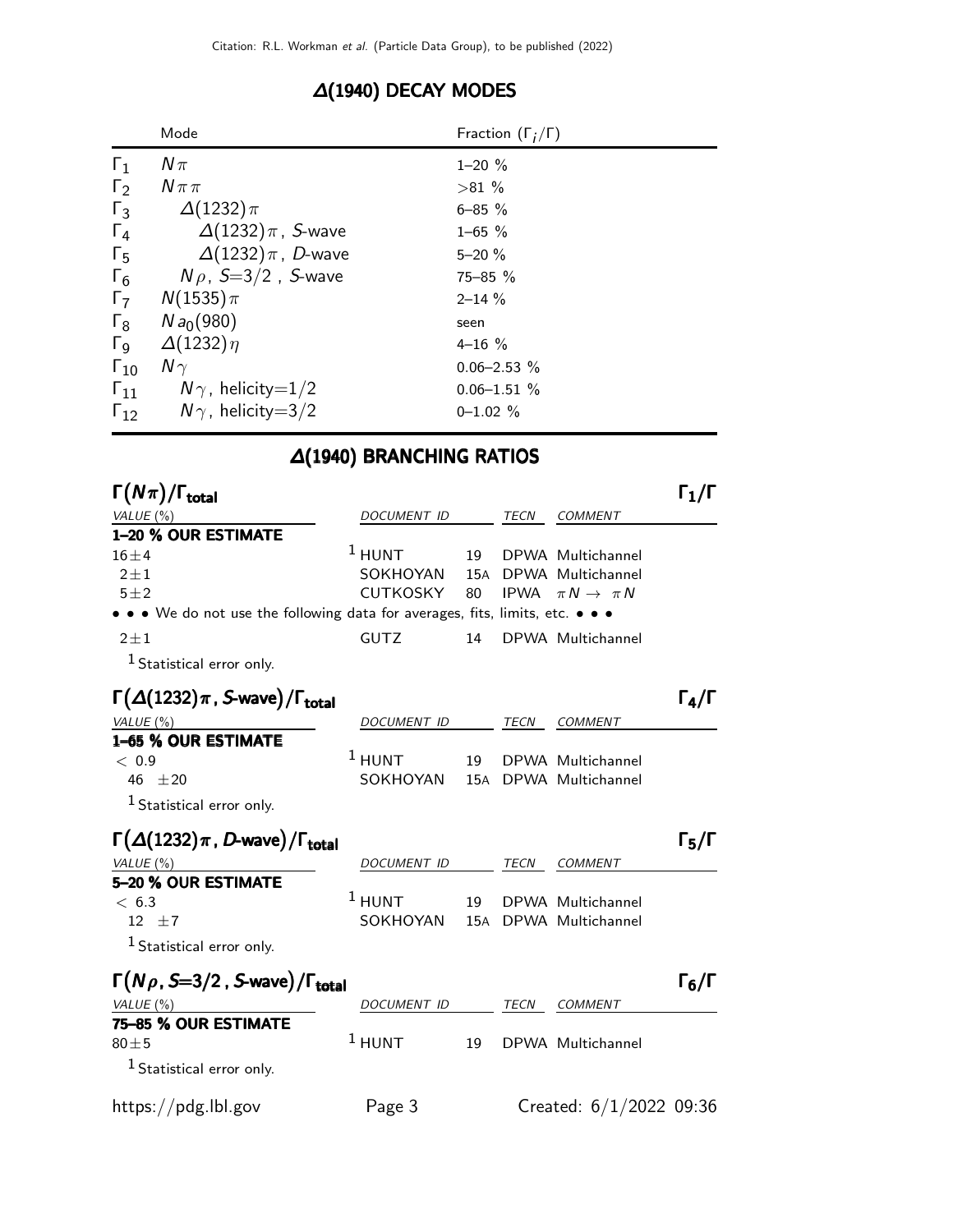Citation: R.L. Workman et al. (Particle Data Group), to be published (2022)

| $\Gamma(N(1535)\pi)/\Gamma_{\rm total}$                                                                                       |             |     |             |                   |                   |
|-------------------------------------------------------------------------------------------------------------------------------|-------------|-----|-------------|-------------------|-------------------|
| VALUE $(\%)$                                                                                                                  | DOCUMENT ID |     | TECN        | <b>COMMENT</b>    |                   |
| 2-14 % OUR ESTIMATE                                                                                                           |             |     |             |                   |                   |
| $8\pm 6$                                                                                                                      | <b>GUTZ</b> | 14  |             | DPWA Multichannel |                   |
| • • • We do not use the following data for averages, fits, limits, etc. • • •                                                 |             |     |             |                   |                   |
| $2 \pm 1$                                                                                                                     | <b>HORN</b> | 08A |             | DPWA Multichannel |                   |
| $\Gamma(Na_0(980))/\Gamma_{\text{total}}$                                                                                     |             |     |             |                   | $\Gamma_8/\Gamma$ |
| VALUE $(\%)$                                                                                                                  | DOCUMENT ID |     | TECN        | <b>COMMENT</b>    |                   |
| seen OUR ESTIMATE                                                                                                             |             |     |             |                   |                   |
| $\bullet$ $\bullet$ $\bullet$ We do not use the following data for averages, fits, limits, etc. $\bullet$ $\bullet$ $\bullet$ |             |     |             |                   |                   |
| $2 \pm 1$                                                                                                                     | <b>HORN</b> | 08A |             | DPWA Multichannel |                   |
| $\Gamma(\Delta(1232)\eta)/\Gamma_{\rm total}$                                                                                 |             |     |             |                   | ا/و ا             |
| VALUE $(\%)$                                                                                                                  | DOCUMENT ID |     | <b>TECN</b> | COMMENT           |                   |
| 4-16 % OUR ESTIMATE                                                                                                           |             |     |             |                   |                   |
| $10+6$                                                                                                                        | <b>GUTZ</b> | 14  |             | DPWA Multichannel |                   |
| $\bullet \bullet \bullet$ We do not use the following data for averages, fits, limits, etc. $\bullet \bullet \bullet$         |             |     |             |                   |                   |
| $4\pm 2$                                                                                                                      | <b>HORN</b> | 08A |             | DPWA Multichannel |                   |

#### ∆(1940) PHOTON DECAY AMPLITUDES AT THE POLE

# $\Delta(1940)$  →  $N_{\gamma}$ , helicity-1/2 amplitude  $A_{1/2}$

| MODULUS (GeV $^{-1/2}$ ) PHASE (°) |            | <i>DOCUMENT ID</i>             | <b>TFCN</b> | <i>COMMENT</i> |
|------------------------------------|------------|--------------------------------|-------------|----------------|
| $0.170 + 0.120$<br>-0.100          | $-10 + 30$ | SOKHOYAN 15A DPWA Multichannel |             |                |

# $\Delta(1940)$  →  $N_{\gamma}$ , helicity-3/2 amplitude A<sub>3/2</sub>

| MODULUS (GeV $^{-1/2}$ ) PHASE (° ) |            | <i>DOCUMENT ID</i>             |  | TECN COMMENT |
|-------------------------------------|------------|--------------------------------|--|--------------|
| $0.150\pm0.080$                     | $-10 + 30$ | SOKHOYAN 15A DPWA Multichannel |  |              |

### ∆(1940) BREIT-WIGNER PHOTON DECAY AMPLITUDES

# $\Delta(1940)$  →  $N_{\gamma}$ , helicity-1/2 amplitude  $A_{1/2}$

| <i>VALUE</i> (GeV $^{-1/2}$ )                                                 | DOCUMENT ID                    |    | TECN | COMMENT           |
|-------------------------------------------------------------------------------|--------------------------------|----|------|-------------------|
| $0.1614 \pm 0.0031$                                                           | $1$ HUNT                       | 19 |      | DPWA Multichannel |
| $0.170$ $^{+0.110}_{-0.080}$                                                  | SOKHOYAN 15A DPWA Multichannel |    |      |                   |
| • • • We do not use the following data for averages, fits, limits, etc. • • • |                                |    |      |                   |
| $0.170^{+0.110}_{-0.080}$                                                     | GUTZ                           | 14 |      | DPWA Multichannel |

1 Statistical error only.

# $\Delta(1940)$  →  $N\gamma$ , helicity-3/2 amplitude  $A_{3/2}$

| <i>VALUE</i> (GeV $^{-1/2}$ ) | <i>DOCUMENT ID</i> | TECN | <i>COMMENT</i>        |
|-------------------------------|--------------------|------|-----------------------|
| $-0.209 \pm 0.023$            | + HUNT             |      | 19 DPWA Multichannel  |
| $0.150 \pm 0.080$             | SOKHOYAN           |      | 15A DPWA Multichannel |
|                               |                    |      |                       |
|                               |                    |      |                       |